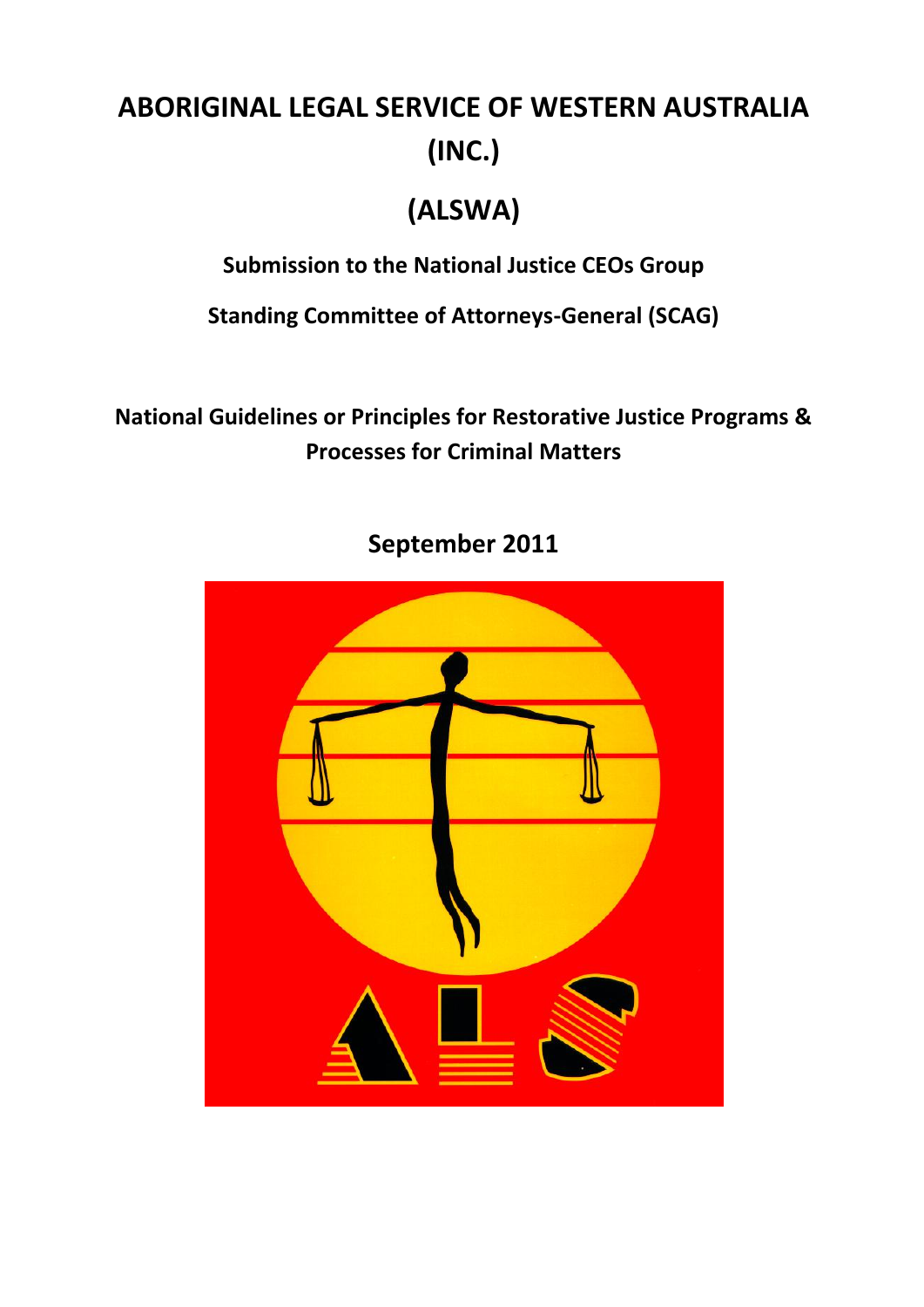## **Contents**

| 1. |                                                                                                                                                                                   |
|----|-----------------------------------------------------------------------------------------------------------------------------------------------------------------------------------|
| 2. |                                                                                                                                                                                   |
| 3. |                                                                                                                                                                                   |
|    | Question 1: Is there a need for national guidelines for restorative justice programs and<br>processes that operate under restorative justice principles for criminal matters?4    |
|    | Question 2: What, if any, aspects relating to the process of restorative justice should be                                                                                        |
|    | Question 3: What, if any, issues relating to victim participation in restorative justice                                                                                          |
|    | Question 4: What, if any, issues relating to the organisational or program guidelines                                                                                             |
|    | Question 5: What, if any, issues relating to safety and security should be included in any                                                                                        |
|    | Question 6: What, if any, issues relating to agreements and outcomes should be included                                                                                           |
|    | Question 7: Are there any other issues that should be included in any national guidelines?                                                                                        |
|    | Question 8: Should there be separate or additional guidelines relating to restorative<br>justice programs and processes that address sexual assault and family violence offences? |
|    | Question 9: Are there any other types of offences that may require specific considerations<br>in national guidelines? If yes, please outline what these offences and the special  |
|    |                                                                                                                                                                                   |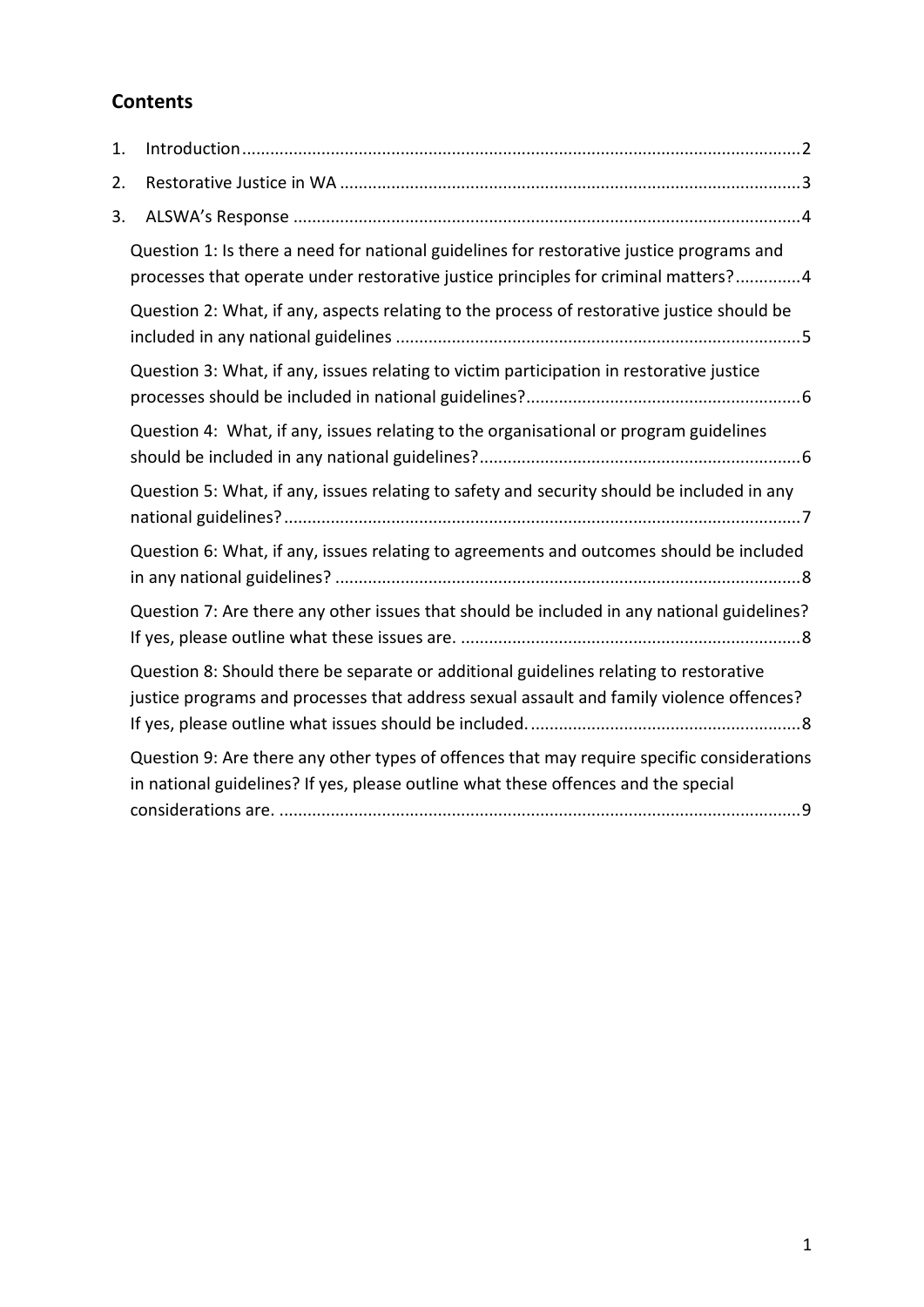#### <span id="page-2-0"></span>**1. Introduction**

This submission is made in response to the invitation by the National Justice CEOs Group, Standing Committee of Attorneys-General (SCAG), to make written submissions on the questions presented in its Discussion Paper on 'National Guidelines or Principles for Restorative Justice Programs and Processes for Criminal Matters'.<sup>1</sup> ALSWA notes the deadline for providing submissions was extended from 2 July to 30 September 2011.

ALSWA is a community based organisation that was established in WA in 1973. ALSWA aims to empower Aboriginal and Torres Strait Islander peoples (Aboriginal peoples) and advance their interests and aspirations through a comprehensive range of legal and support services throughout WA. ALSWA provides legal advice and representation to Aboriginal peoples in a wide range of practice areas including criminal, civil, family, and human rights law. ALSWA's services are available throughout WA via 17 regional and remote offices and one head office in Perth. ALSWA is a representative body with 16 executive officers<sup>2</sup> elected by Aboriginal peoples from their local regions to speak for them on law and justice issues.

ALSWA endorses the submissions prepared by the North Australian Aboriginal Justice Agency Ltd (NAAJA) and the Central Australian Aboriginal Legal Aid Service Inc. (CAALAS).

The justice system is currently failing Aboriginal peoples in WA, demonstrated through increasing rates of offending and reoffending especially in relation to serious offences. Restorative justice programs provide alternatives that are better suited to respond to and overcome sensitive social issues surrounding the nature of offending in Aboriginal communities. In particular these types of programs can provide more meaningful processes and outcomes for both victims and offenders to actually overcome offending behaviour.

ALSWA notes that a range of restorative justice initiatives were strongly recommended in the recent report of the WA Community Development and Justice Standing Committee, 'Making our prisons work': An Inquiry into the efficiency and effectiveness of prisoner education, training and employment strategies. $3$ 

ALSWA strongly supports culturally relevant restorative justice initiatives that are designed, developed and delivered in consultation and collaboration with Aboriginal and Torres Strait Islander peoples (Aboriginal peoples). These initiatives must respect, protect and promote the rights of Aboriginal peoples in accordance with the United Nations Declaration on the

-

[http://www.lawlink.nsw.gov.au/lawlink/SCAG/ll\\_scag.nsf/pages/scag\\_natrestorativejustice](http://www.lawlink.nsw.gov.au/lawlink/SCAG/ll_scag.nsf/pages/scag_natrestorativejustice)

 $1$  The Discussion Paper was released in March 2011 and is available at:

<sup>&</sup>lt;sup>2</sup> There are two Executive Officers for each of the former eight ATSIC regions (Metropolitan, Central Desert Region, Murchison/Gascoyne Region, Southern Region, Pilbara Region, Goldfields Region, West Kimberley Region and East Kimberley Region). They are elected by Aboriginal and Torres Strait Islander peoples every three years.

 $3$  Further information about the inquiry, including ALSWA's submission and a copy of the Final Report are available at: [http://www.parliament.wa.gov.au/web/newwebparl.nsf/iframewebpages/Legislative+Assembly+-](http://www.parliament.wa.gov.au/web/newwebparl.nsf/iframewebpages/Legislative+Assembly+-+Current+Committees) [+Current+Committees](http://www.parliament.wa.gov.au/web/newwebparl.nsf/iframewebpages/Legislative+Assembly+-+Current+Committees)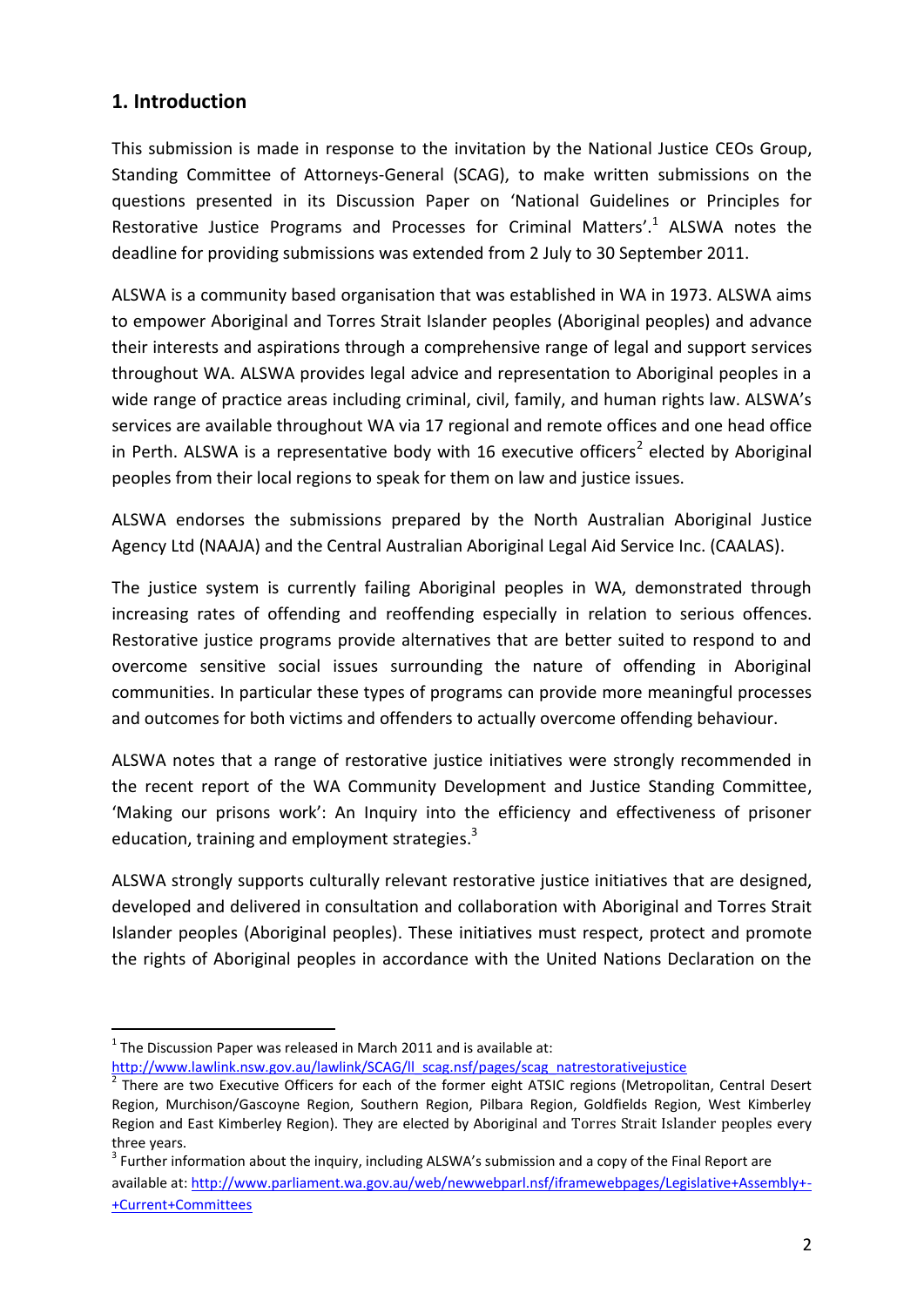Rights of Indigenous Peoples (UN Declaration) and other relevant international laws and standards.<sup>4</sup>

### <span id="page-3-0"></span>**2. Restorative Justice in WA**

Restorative justice principles mainly exist in WA through the operation of Juvenile Justice Teams (JJT), <sup>5</sup> the Aboriginal Community Courts and other 'problem oriented courts' such as Family Violence Courts and Drug Courts.<sup>6</sup> Some of ALSWA's concerns with these initiatives include the:

- underutilisation of the JJT for Aboriginal peoples;<sup>7</sup>
- lack of inclusion and participation of Aboriginal peoples in the design and delivery of such programs and initiatives, thereby reducing their relevance and appropriateness for Aboriginal participants;
- that they are only available in limited circumstances or in certain areas (in the case  $\bullet$ of the Aboriginal Community Court), such as for first or second time offenders and only for minor offences; and
- the lack of culturally relevant rehabilitative programs for Aboriginal peoples to undertake as part of their involvement in restorative justice initiatives.

ALSWA notes the Aboriginal Community Court has operated as a pilot program in Kalgoorlie-Boulder since 2006. ALSWA has advocated for improvements to the current program and for their expansion throughout WA in a submission to the WA Attorney General in 2009. $8$ 

There remain significant gaps in the operation and existence of restorative justice initiatives in WA, in particular in regional and remote areas. ALSWA notes the lack of such initiatives and the unavailability of community based sentencing generally leads to increased rates of imprisonment or ongoing offending for Aboriginal juveniles and adults. This situation requires urgent attention and ALSWA welcomes the opportunity to provide comments on this issue in the context of the proposal for National Guidelines for restorative justice programs and processes.

7 See Auditor General's Report, '*Performance Examination, The Juvenile Justice System: Dealing with Young People under the Young Offenders Act 1994*,' June 2008, WA Report No 4 p 5.

 $^8$  The submission is available at:

[http://www.als.org.au/images/stories/publications/Submissions/Aboriginal\\_Community\\_Courts\\_WA.pdf](http://www.als.org.au/images/stories/publications/Submissions/Aboriginal_Community_Courts_WA.pdf)

<sup>-</sup><sup>4</sup> For example the UN Basic Principles on the Use of Restorative Justice Programmes in Criminal Matters.

<sup>5</sup> See Part 5 of the *Young Offenders Act 1994 (WA)*, which provides for the operation of the JJTs in WA.

<sup>&</sup>lt;sup>6</sup> Further information about 'problem oriented courts' and restorative justice generally in WA see Harry Blagg, *Problem Oriented Courts*, *A Research Paper prepared for the Law Reform Commission of Western Australia*, Project 96, March 2008, at: <http://www.lrc.justice.wa.gov.au/2publications/reports/P96-BlaggRP.pdf>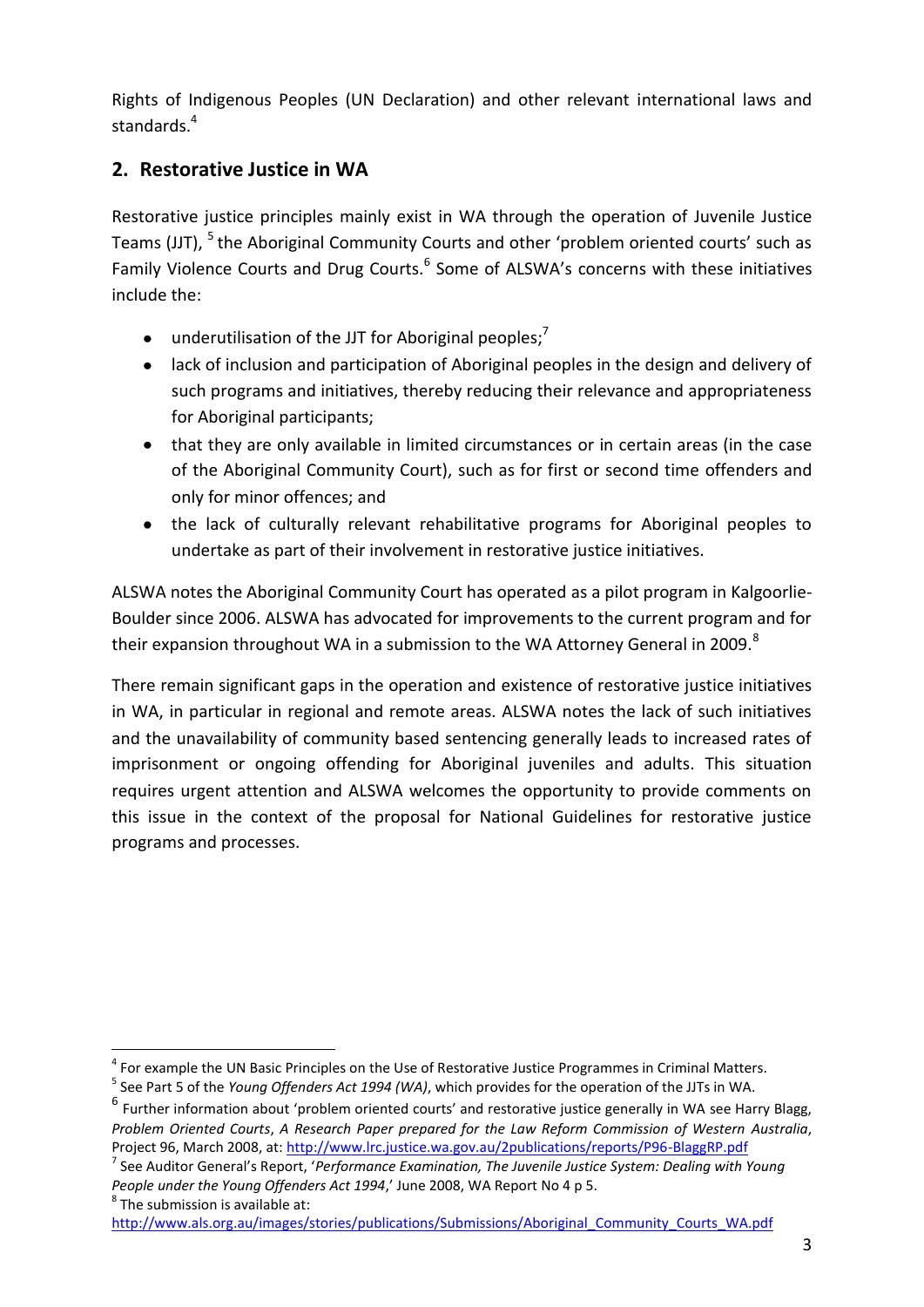#### <span id="page-4-0"></span>**3. ALSWA's Response**

### <span id="page-4-1"></span>**Question 1: Is there a need for national guidelines for restorative justice programs and processes that operate under restorative justice principles for criminal matters?**

Yes. This is particularly important for states such as WA, which has higher rates of Aboriginal juveniles in detention than the national average, and similar to other states, has a disproportionate rate of incarceration for Aboriginal adult populations.<sup>9</sup> The increasing rates of Aboriginal incarceration indicate the current justice system is failing Aboriginal peoples. New strategies are needed to enhance community safety and bring these increasing rates of offending to a halt. National guidelines for restorative justice programs can assist in this process by encouraging all levels of government to adopt new and more meaningful justice strategies for Aboriginal victims and offenders.

National guidelines that are developed in partnership and collaboration with Aboriginal peoples and organisations can assist in developing a consistent approach to guide all levels of government.

However ALSWA shares CAALAS' concerns 'that without a legislative framework to mandate the establishment and appropriate implementation and operation of programs pursuant to restorative justice principles, there is no guarantee such principles are practiced.<sup>10</sup>

Governments and their agencies must be held legally accountable for policies and principles concerning Aboriginal peoples to ensure we move forward in addressing these situations.

ALSWA supports principle 12 of the UN Basic Principles that national guidelines and standards should address the:

- (a) conditions for the referral of cases to restorative justice programs;
- (b) handling of cases following a restorative process;
- (c) qualifications, training and assessment of facilitators;
- (d) administration of restorative justice programs; and
- (e) standards of competence and rules of conduct governing the operation of restorative justice programs.

ALSWA submits that any proposed national guidelines must continue being developed and consulted with Aboriginal peoples and organisations. These consultation processes must be undertaken in accordance with the UN Declaration.

We endorse the recommendations suggested by CAALAS, that:

-

<sup>&</sup>lt;sup>9</sup> Kelly Richards, Trends in juvenile detention in Australia, Trends & Issues in Crime and Criminal Justice no. 416, ISSN 1836-2206, Canberra: Australian Institute of Criminology, May 2011, available online: <http://www.aic.gov.au/publications/current%20series/tandi/401-420/tandi416.aspx>

 $^{10}$  Submission from CAALAS to National Justice CEO's Group, June 2011, (CAALAS' Submission) p4.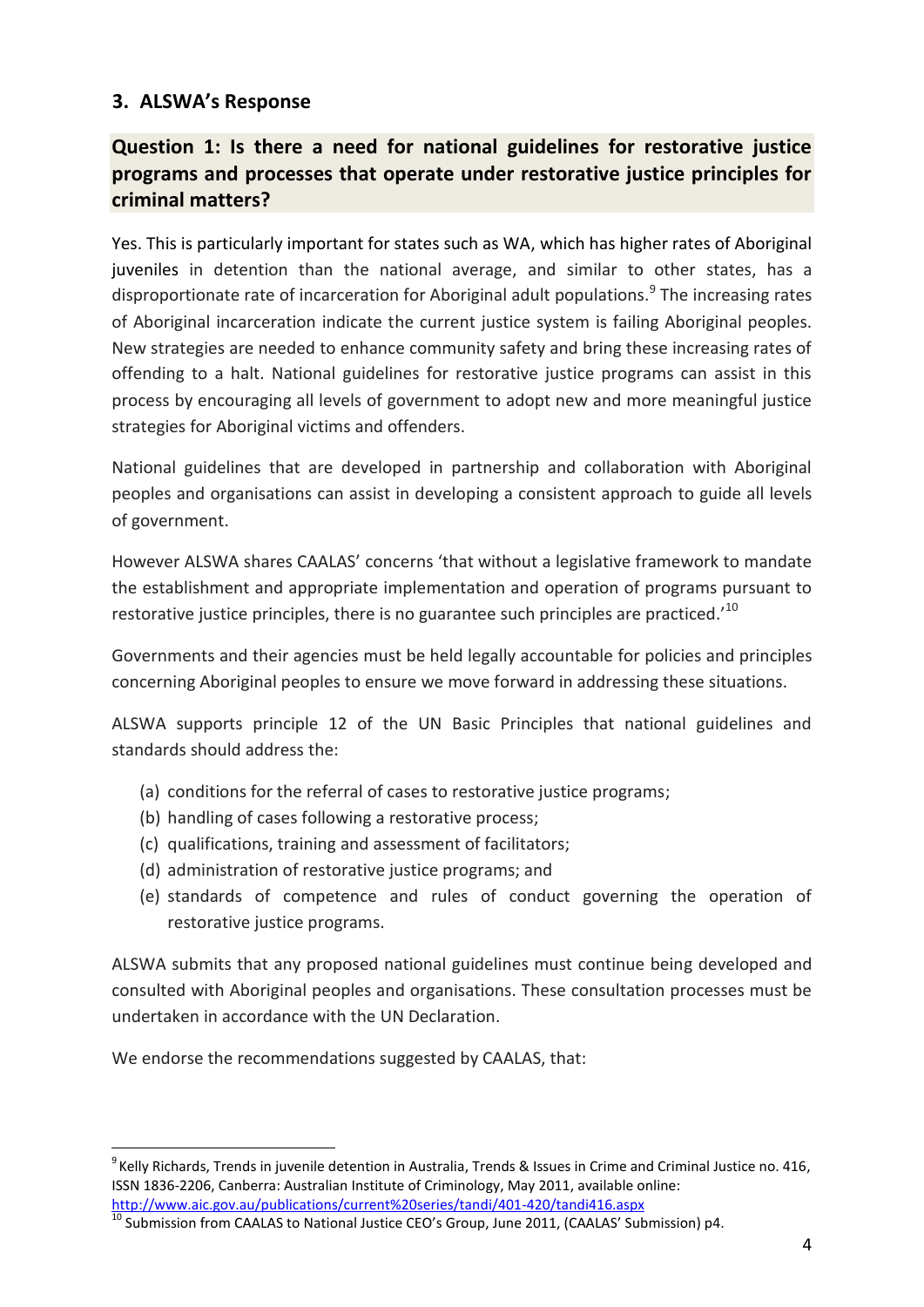- 1. National guidelines for restorative justice programs and processes be developed in consultation and collaboration with Aboriginal peoples and organisations.
- 2. Specific legislation be enacted to mandate the development and implementation of restorative justice programs and initiatives, accompanied by the adoption of appropriate practice directions.

#### <span id="page-5-0"></span>**Question 2: What, if any, aspects relating to the process of restorative justice should be included in any national guidelines**

ALSWA generally supports the inclusion of the principles addressing the process of restorative justice listed in the Discussion Paper to be included in the guidelines. We wish to highlight the importance of the:

- rights of Aboriginal peoples in accordance with the UN Declaration and Australia's other obligations under international human rights law, which must be promoted, protected and respected throughout restorative justice processes;
- $\bullet$ adequate funding and resources for the effective operation of restorative justice programs, including for relevant stakeholders to be present in the design, delivery and evaluation of programs and for the training and development of staff and participants generally;
- ensuring the availability of culturally appropriate rehabilitation programs to complement restorative justice initiatives, for example in relation to mental health and substance abuse;
- voluntary participation in restorative justice programs;
- requirement of participants to accept and acknowledge their guilt in relation to the offence;
- requirement for police involvement where appropriate, which can assist in fostering positive relationships; and
- greater transparency in the process of diversion generally.

We recommend that:

- 3. The guidelines promote and respect the rights of Aboriginal peoples in accordance with the UN Declaration on the Rights of Indigenous Peoples and Australia's other obligations under international human rights law.
- 4. The guidelines include requirements for governments to assist in adequately funding and resourcing all aspects of restorative justice programs, including for relevant stakeholders to be present in the design, delivery and evaluation of programs.
- 5. The guidelines include provision requiring the availability of a range of culturally appropriate rehabilitation programs to complement restorative justice initiatives.

We further endorse the recommendations proposed by CAALAS that:

6. The guidelines include that participation of victims and offenders and their families or representatives in restorative justice practices be voluntary.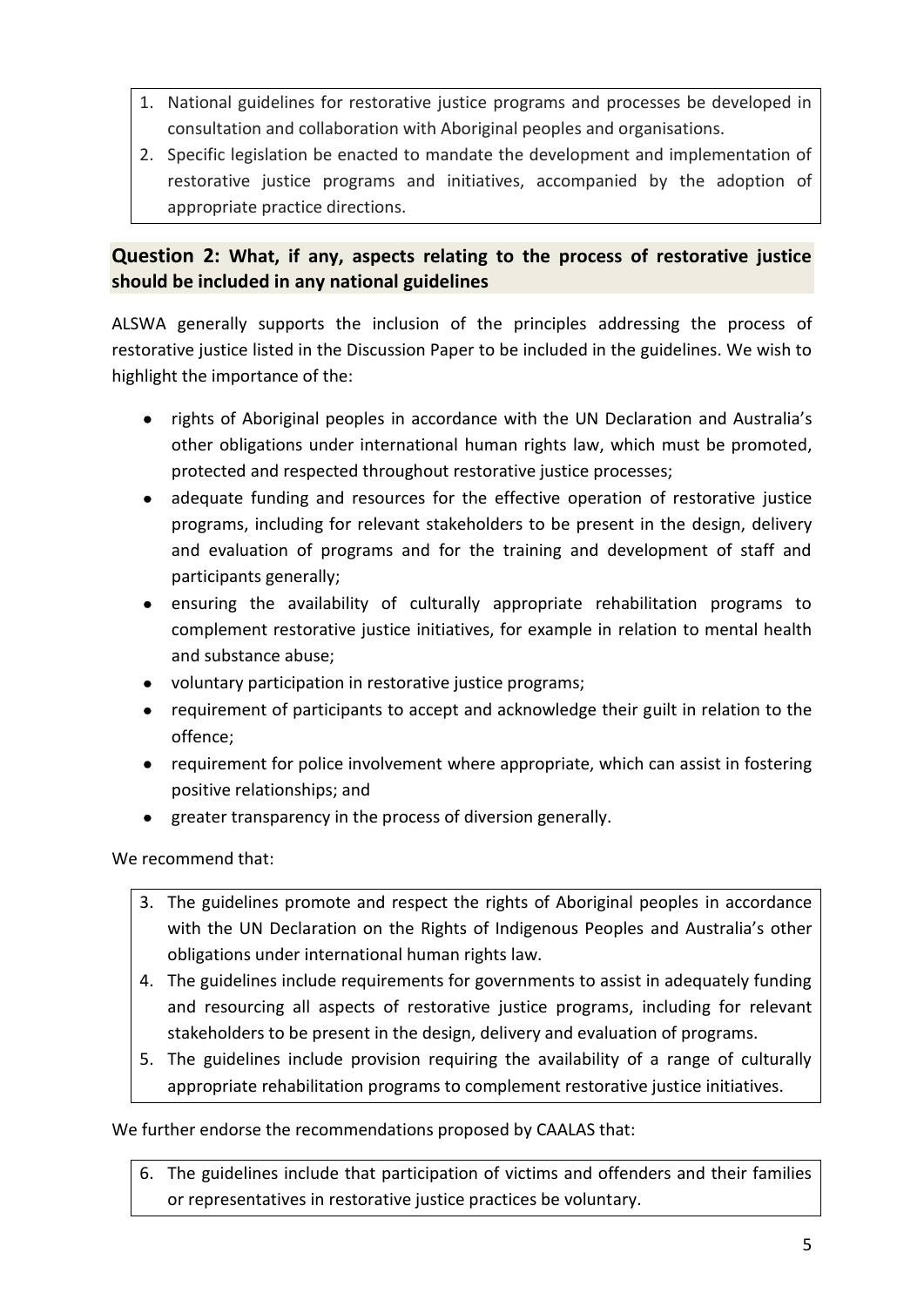- 7. The guidelines include that offender participation in restorative justice programs require acceptance of guilt in relation to the primary elements of the offence.
- 8. The police be legislatively required to participate in restorative justice processes, where their participation would be beneficial.
- 9. The guidelines include that the process of determining which cases are eligible for inclusion in restorative justice programs be transparent and that the responsibility for determining eligibility for such programs be with an agency that is independent of the police and prosecutions.
- 10. The guidelines require that decisions in relation to eligibility for participation, and successful completion of restorative justice programs and processes be reviewable and appealable at both administrative and judicial level.

#### <span id="page-6-0"></span>**Question 3: What, if any, issues relating to victim participation in restorative justice processes should be included in national guidelines?**

As stated above, ALSWA supports the voluntary involvement of victim participation in restorative justice processes, including their family and their representatives. Victims must not feel intimated or unsafe at any time, and be able to withdraw their consent to participate at any stage of the process.

The victim's family and or support network must be involved and balanced with respect for cultural protocols and the rights of individual participants. This is particularly important for young and other vulnerable participants. Cultural protocols can be followed and respected through adequate consultation and collaboration with community prior to and throughout the process, the development and promotion of information and education to community and participants, the involvement of the right people and the adoption of appropriate communication throughout proceedings.

ALSWA endorses the recommendations suggested by CAALAS that:

- 11. The national guidelines indicate that victim participation in restorative justice processes may involve victim representatives, such as family or friends who can speak of the impact of the offending on the victim and themselves, if a victim is unwilling or unable to participate in a program.
- 12. The guidelines reflect the requirement of victim satisfaction from restorative justice processes be balanced with other established goals of restorative justice programs.

#### <span id="page-6-1"></span>**Question 4: What, if any, issues relating to the organisational or program guidelines should be included in any national guidelines?**

ALSWA generally supports the principles listed in the Discussion Paper regarding organisational or program guidelines. However we are concerned that when dealing with Aboriginal peoples there may be issues with impartiality of those involved in the program, and with regards to their qualification and training. These issues do not have to be fatal to the operation of restorative justice programs. This can be overcome through flexibility,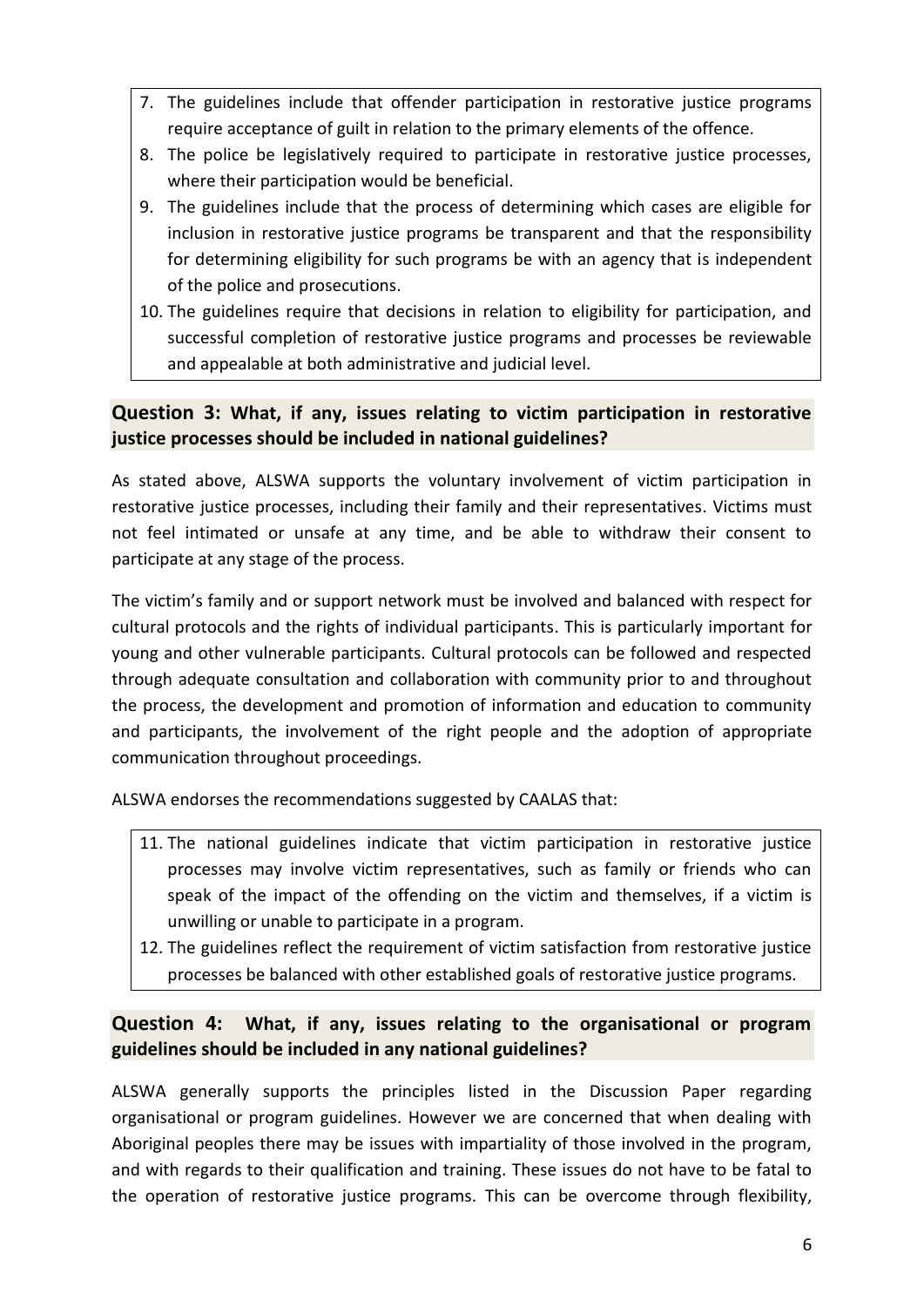transparency and a real commitment to providing resources to develop the skills and knowledge of people involved through training and development. Additionally, as NAAJA suggested in its submission, there must be provision for community-based frameworks to be developed by Aboriginal peoples that enable community ownership and facilitate broader community development generally.

We recommend:

13. The guidelines include scope for community-based frameworks to be developed by Aboriginal peoples to promote community ownership and development.

ALSWA also endorses CAALAS's recommendation that:

14. The guidelines require internal and inter-agency guidelines for the administration and operation of restorative justice programs to remain transparent and accessible through publication.

#### <span id="page-7-0"></span>**Question 5: What, if any, issues relating to safety and security should be included in any national guidelines?**

Safety and security of participants are extremely important for ensuring positive outcomes and support for restorative justice programs. ALSWA generally supports the nine topic areas for safety and security included in the ACT, which include:

- preparatory stages;
- conference questions;
- out of bound topics;
- escalation cues:
- safety signals;
- room arrangement;
- session duration: and
- pre-conference and post-conference arrangements (for example transportation and accommodation for those in regional and remote areas required to travel to participate).

ALSWA supports the comments by CAALAS in its submission regarding recognition and strategies for dealing with power imbalances within and between communities and participants generally. This requires flexibility to adapt to challenges as they arise in a culturally appropriate, safe and secure manner.

ALSWA endorses CAALAS' recommendation that:

15. The guidelines include various methods and flexibility by which restorative justice processes can be conducted to avoid direct contact between victim and offenders.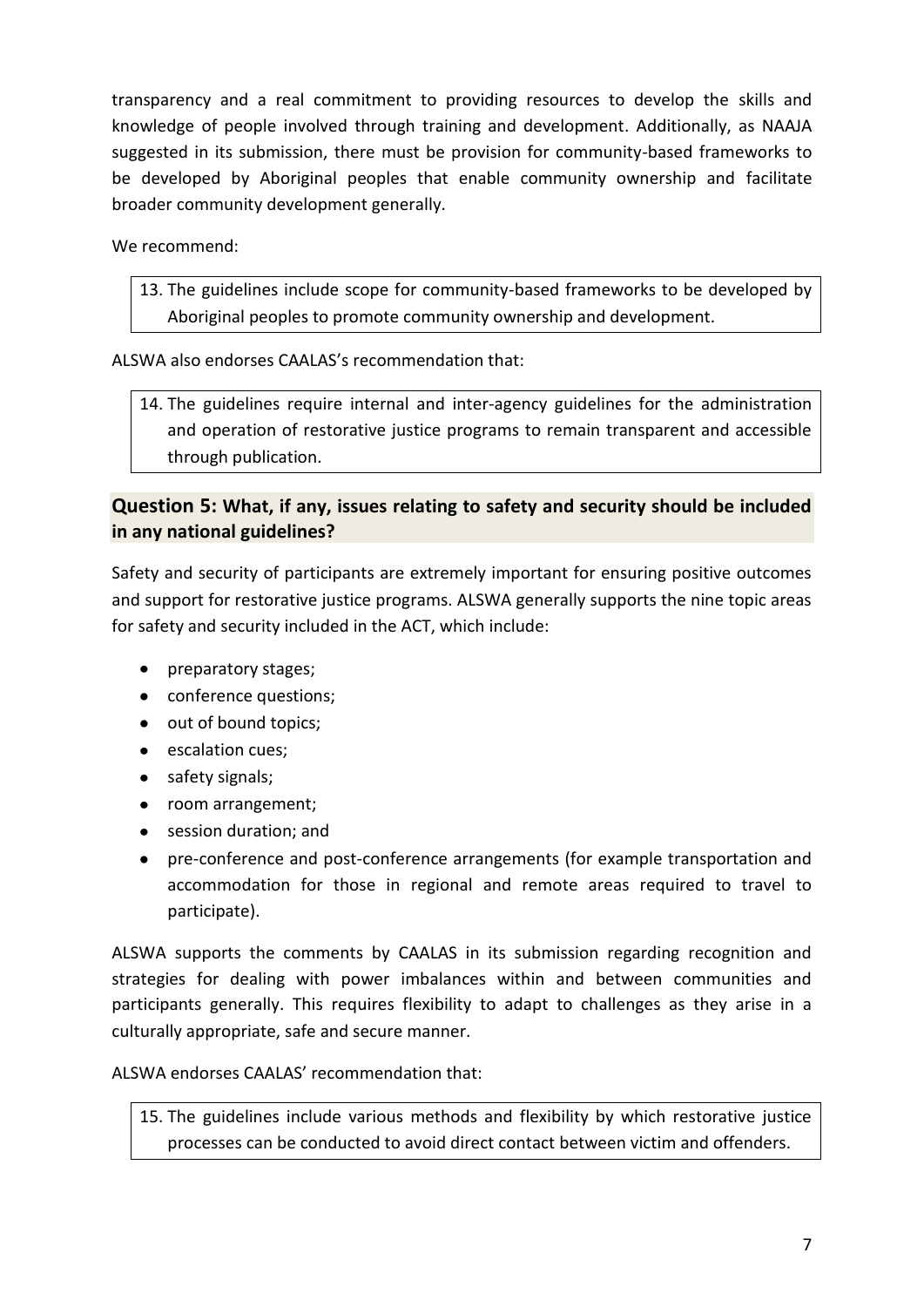#### <span id="page-8-0"></span>**Question 6: What, if any, issues relating to agreements and outcomes should be included in any national guidelines?**

ALSWA agrees with CAALAS in supporting the principle under the existing ACT scheme that emphasises the following three key themes:

- Providing a victim with an outcome that is needed or that will help make things better for them;
- Providing an offender with the opportunity to makr reparation for the damage done by the offence; and
- Prevention of future reoffending.

We further endorse CAALAS' recommendation that:

16. The guidelines stipulate that agreements and outcomes from restorative justice processes and programs be realistic, fair and do not set an offender up to fail.

#### <span id="page-8-1"></span>**Question 7: Are there any other issues that should be included in any national guidelines? If yes, please outline what these issues are.**

As stated above, ALSWA suggests that the human rights of Aboriginal peoples and Australia's obligations under international human rights law must be respected and promoted in the guidelines, and that adequate funding and resources be committed to all aspects of restorative justice programs and related rehabilitative programs (see recommendations 3-5).

ALSWA further agrees with CAALAS that participant and community expectations need to be managed. This can be achieved through meaningful consultation with and involvement of Aboriginal peoples and communities throughout the process and in the outcome of restorative justice programs. The guidelines can also provide for clearly defined roles and information about how the community can contribute to and provide feedback about the process.

#### <span id="page-8-2"></span>**Question 8: Should there be separate or additional guidelines relating to restorative justice programs and processes that address sexual assault and family violence offences? If yes, please outline what issues should be included.**

ALSWA appreciates the sensitivities surrounding cases involving sexual assault and family violence in restorative justice programs. Although controversial, we agree with Justice Marcia Neave's recent comments to *The Age* that restorative justice programs may be more relevant and appropriate in dealing with these types of offences and responding to the needs of victims. 11

<sup>-</sup><sup>11</sup> Farah Farouque, *Judge calls for sex trials rethink*, The Age, 8 September 2011, <http://www.theage.com.au/victoria/judge-calls-for-sex-trials-rethink-20110907-1jxup.html>